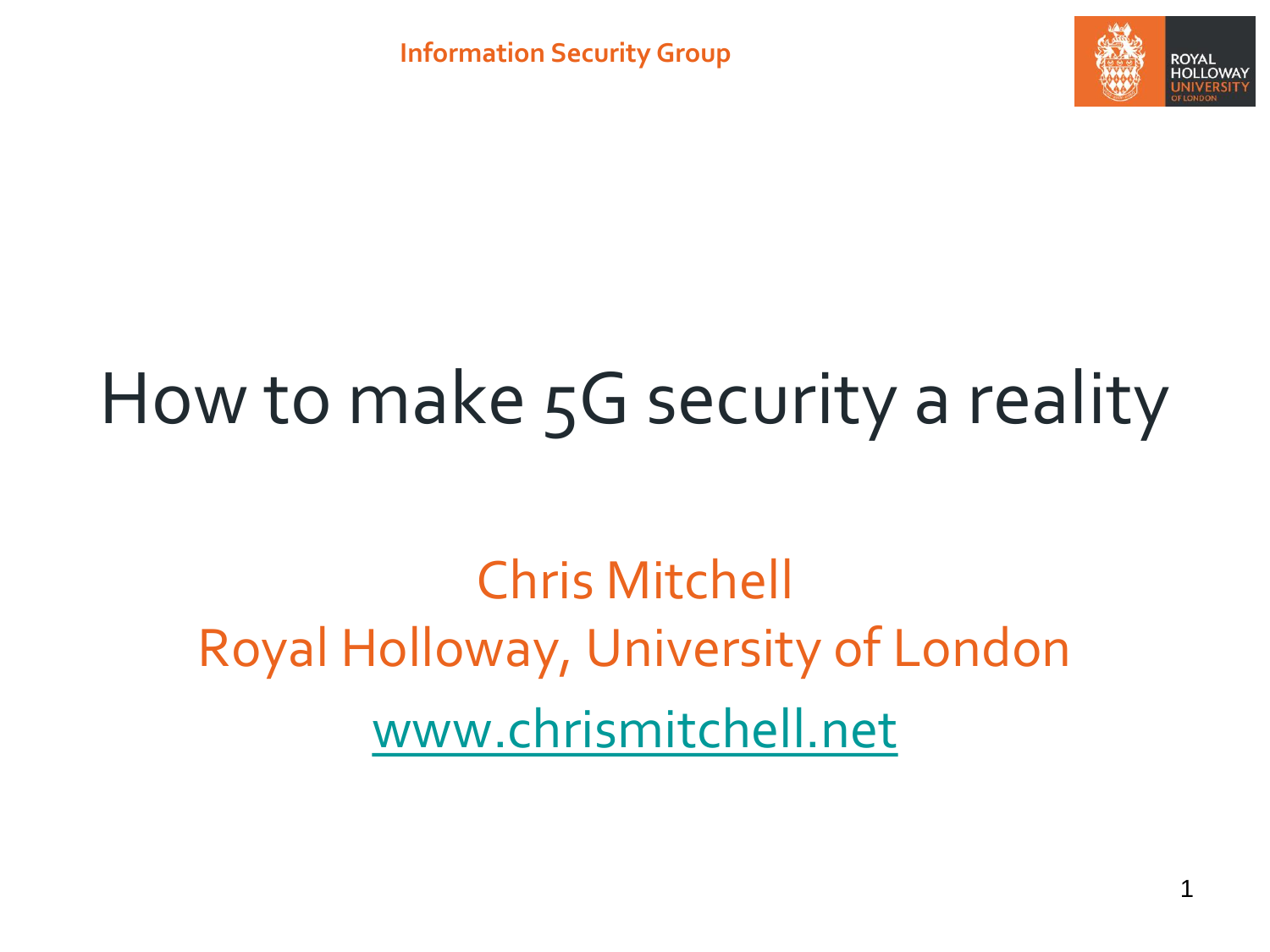

- Security a high level look
- Assurance
- Role of standards
- Issues
- The way ahead?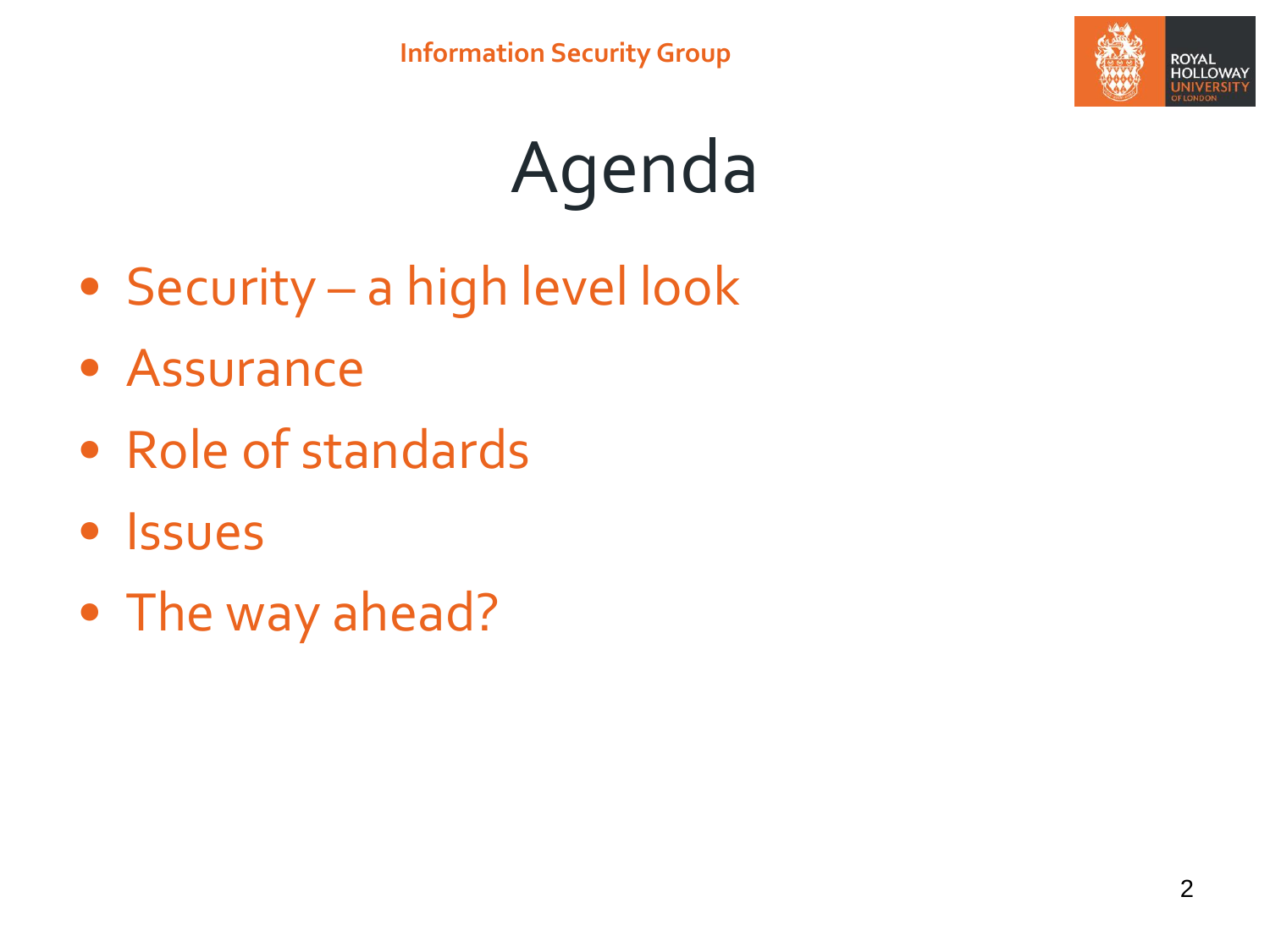

- Security a high level look
- Assurance
- Role of standards
- Issues
- The way ahead?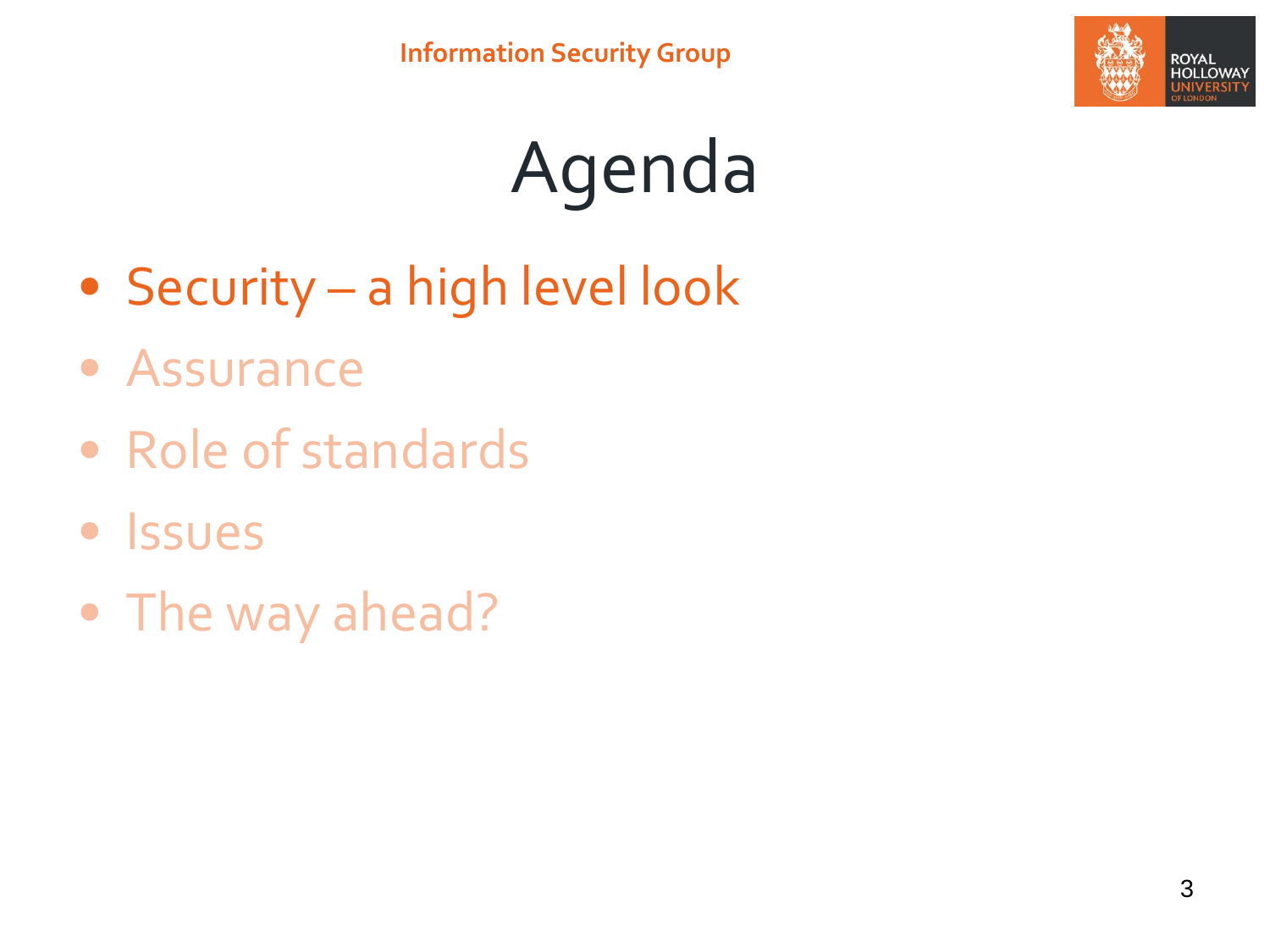

## 5G security – where are we?

- Release 15 (R15) of 5G incorporates updated security features by comparison with LTE.
- R15 is ready for deployment.
- Future releases (R16, R17, …) will likely incorporate further new features.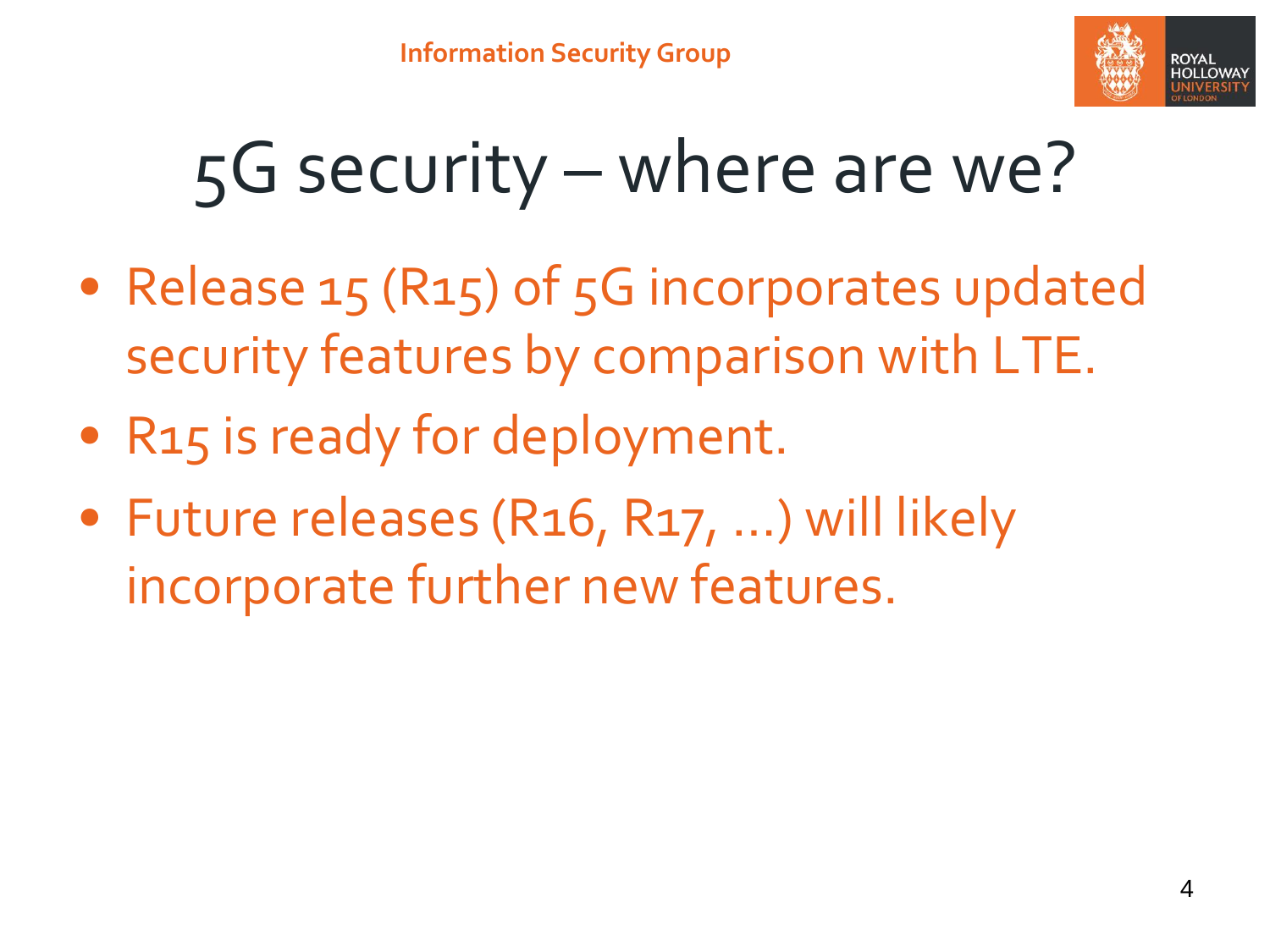

### 5G security – scope I

- Like previous generations of mobile networks (GSM, 3G and LTE), 5G security protects the mobile/network link, offering:
	- fraud prevention;
	- data/voice traffic security;
	- subscriber anonymity.
- Protects against eavesdroppers (active and passive) – but not against curious or malicious operators.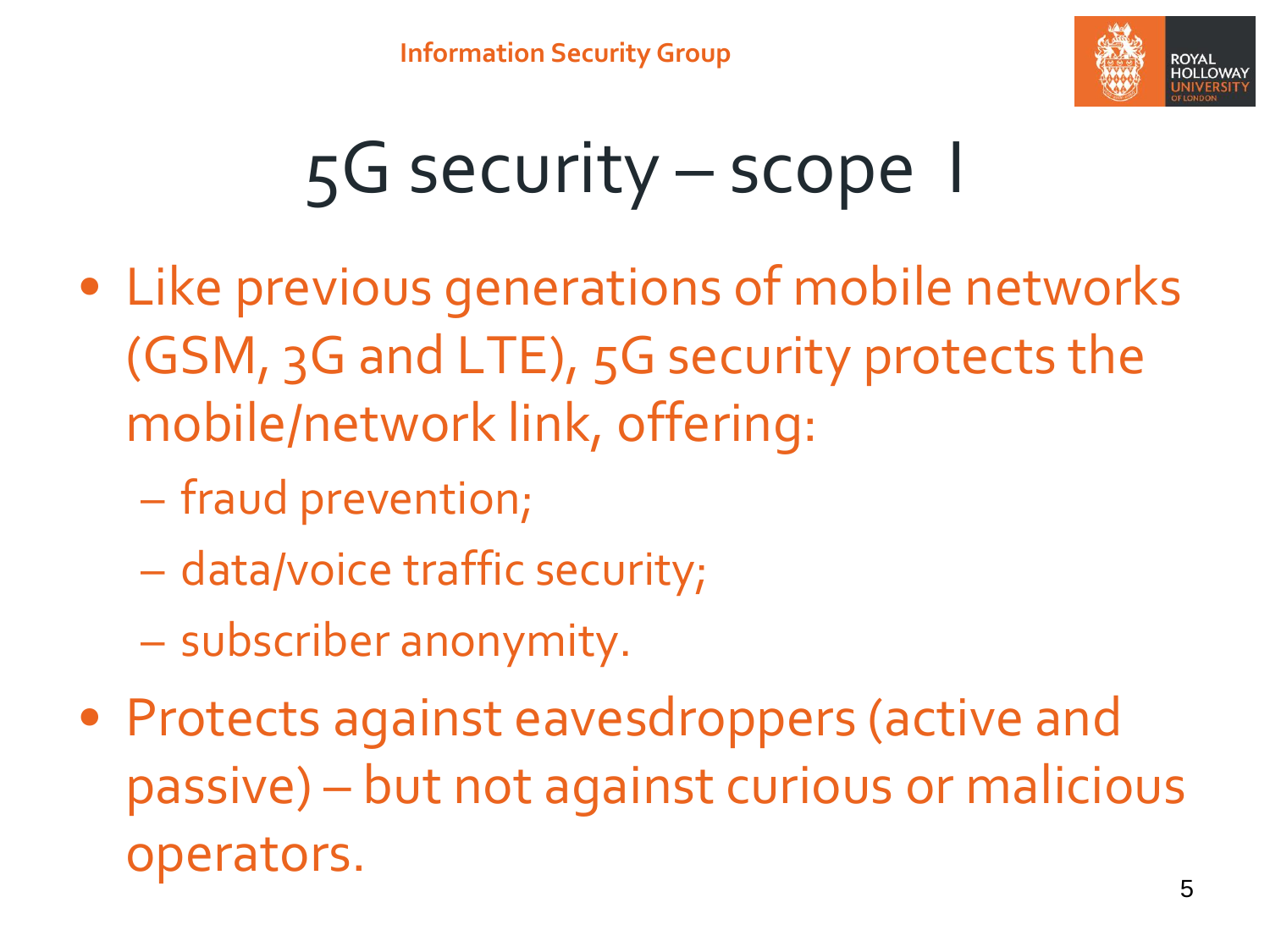

## 5G security – scope II

- That is the standardised features stop at the network, i.e. they do not offer end-to-end security.
- This is to some extent inevitable, since the 5G standards do not cover all means of network access (either for voice or data).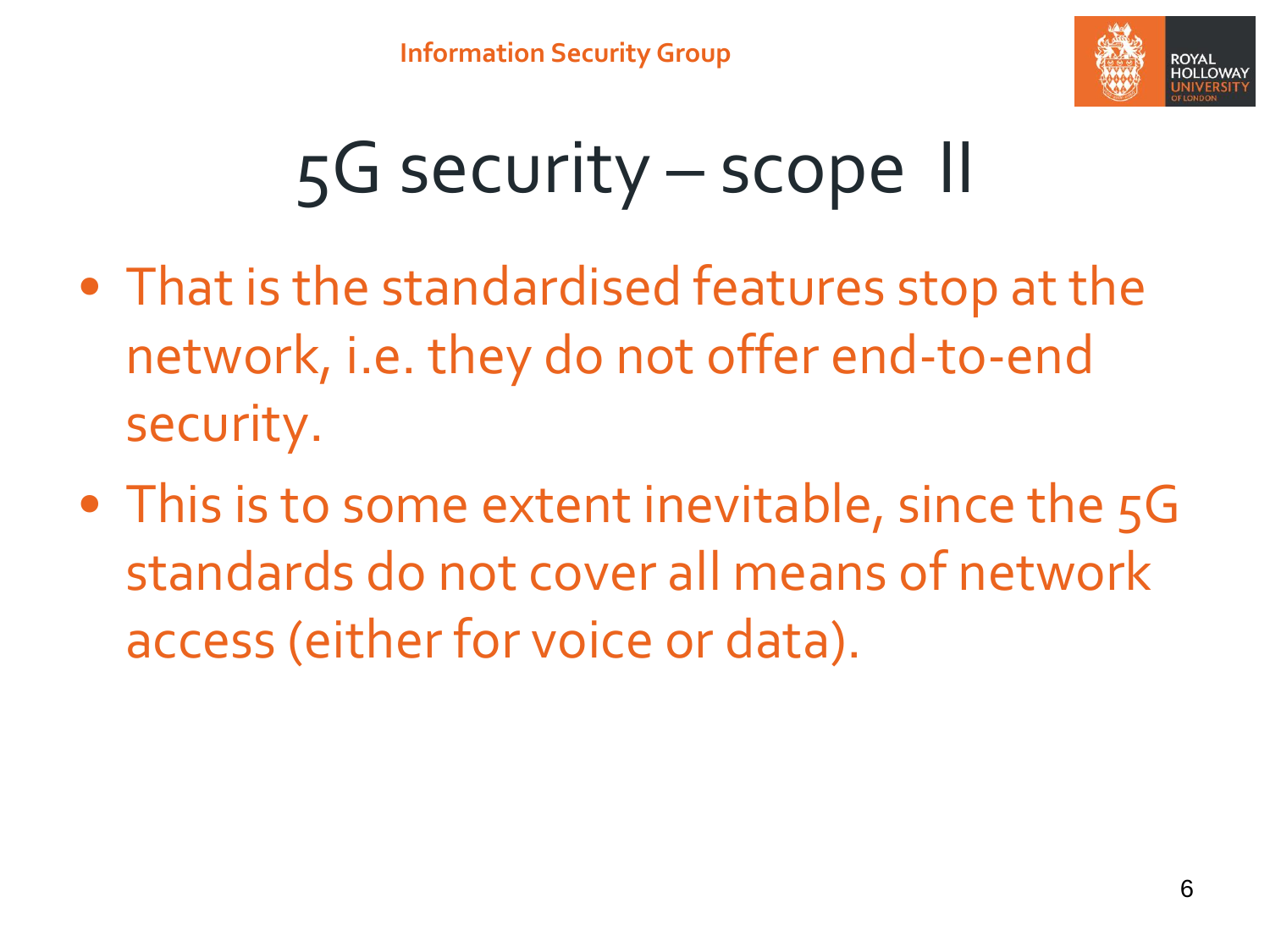

## 5G security – novel feature

- One new feature in R15 is enhanced mobile subscriber confidentiality.
- Achieved using asymmetric encryption of permanent mobile ID using public key of 'home network'.
- Decryption done by home network.
- This addresses the 'IMSI catcher' threat.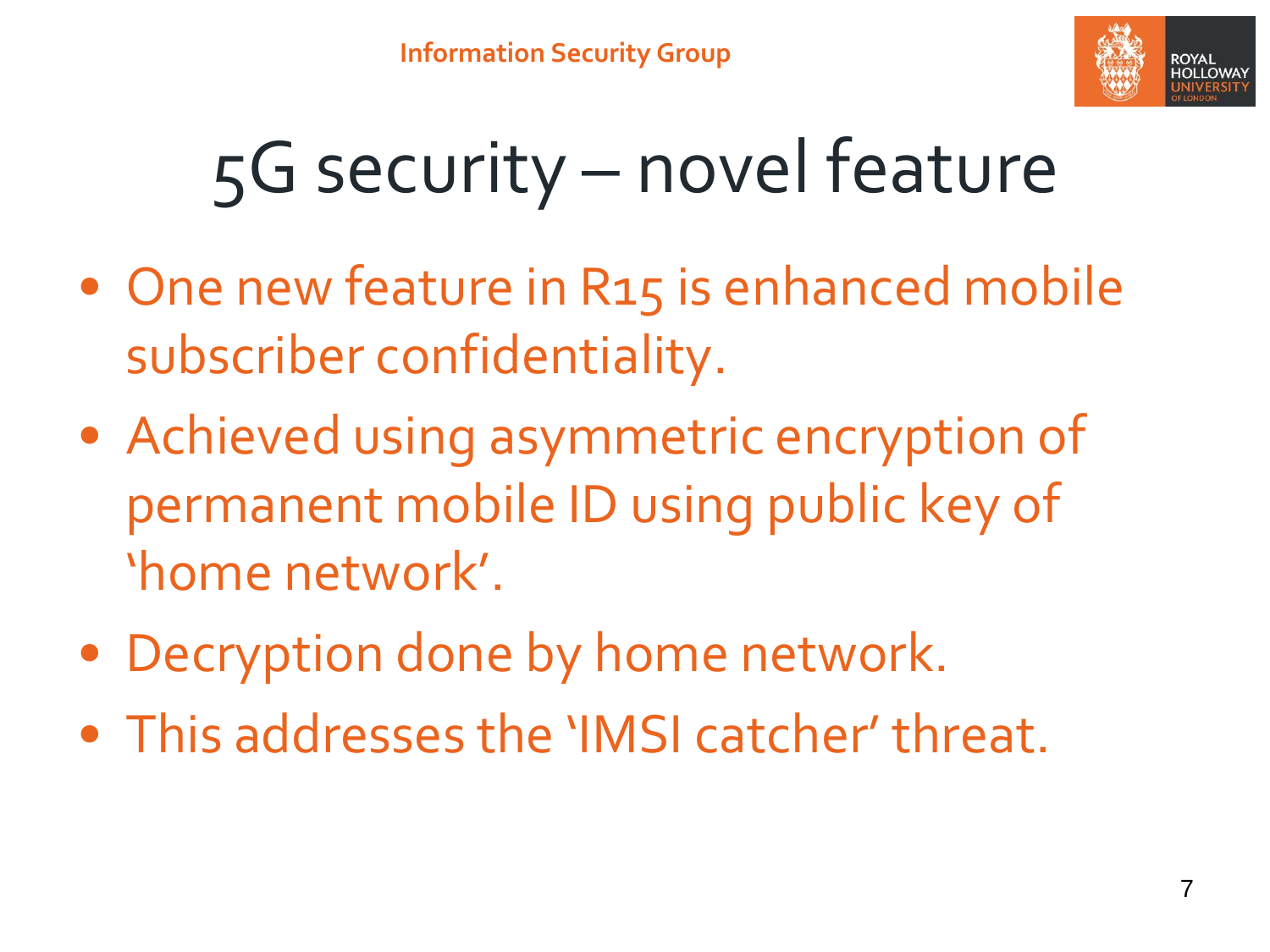

## 5G – architectural issues

- Main focus of R15 security is *enhanced mobile broadband* (*eMBB*), offering reduced latency and higher bandwidth.
- Very much an evolution of LTE security (as LTE was over 3G, and 3G over GSM).
- No radical new techniques.
- Real issue, as ever, is achieving the right cost/risk balance.
- Designing security is about risk management!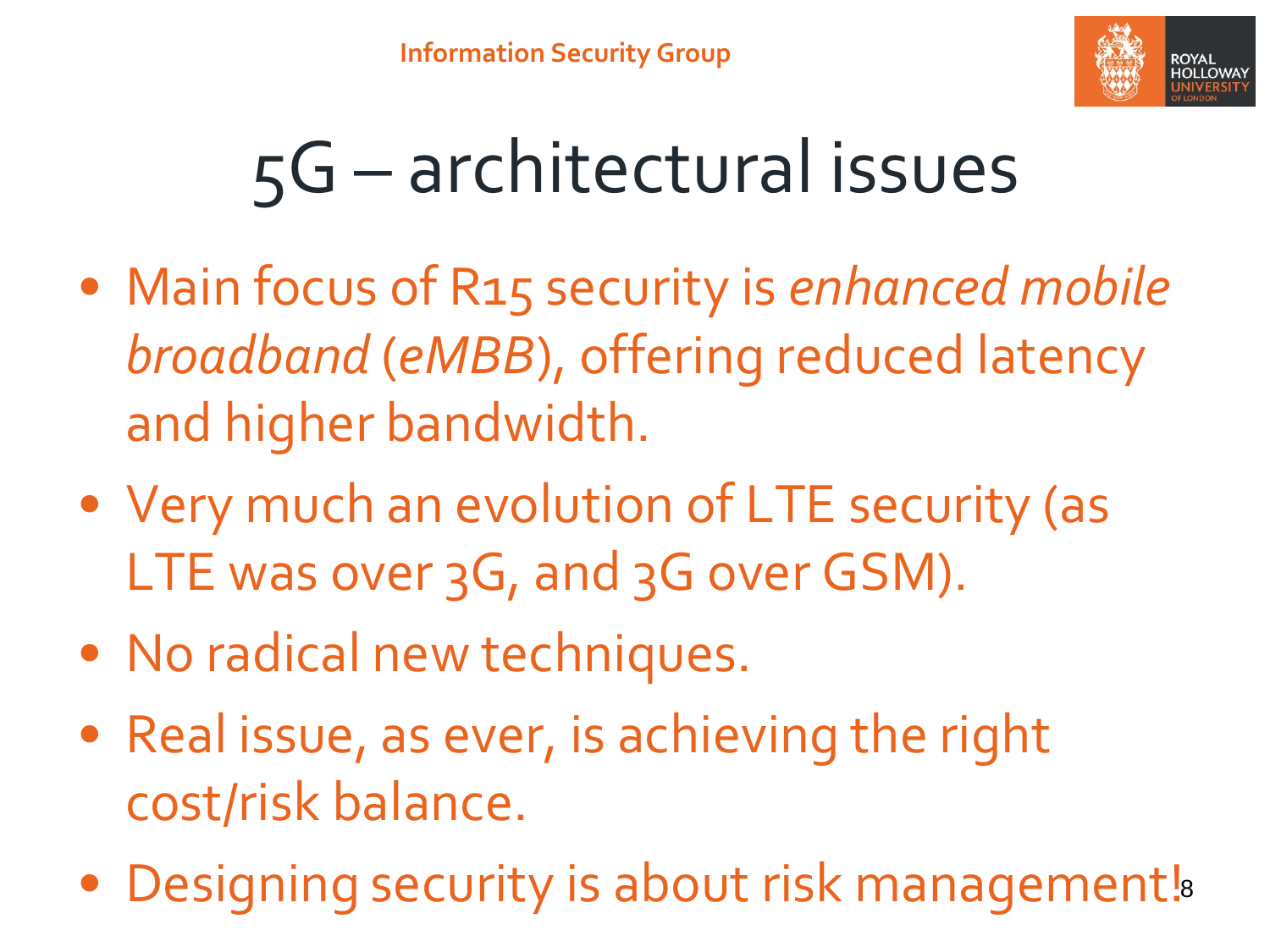

- Security a high level look
- Assurance
- Role of standards
- Issues
- The way ahead?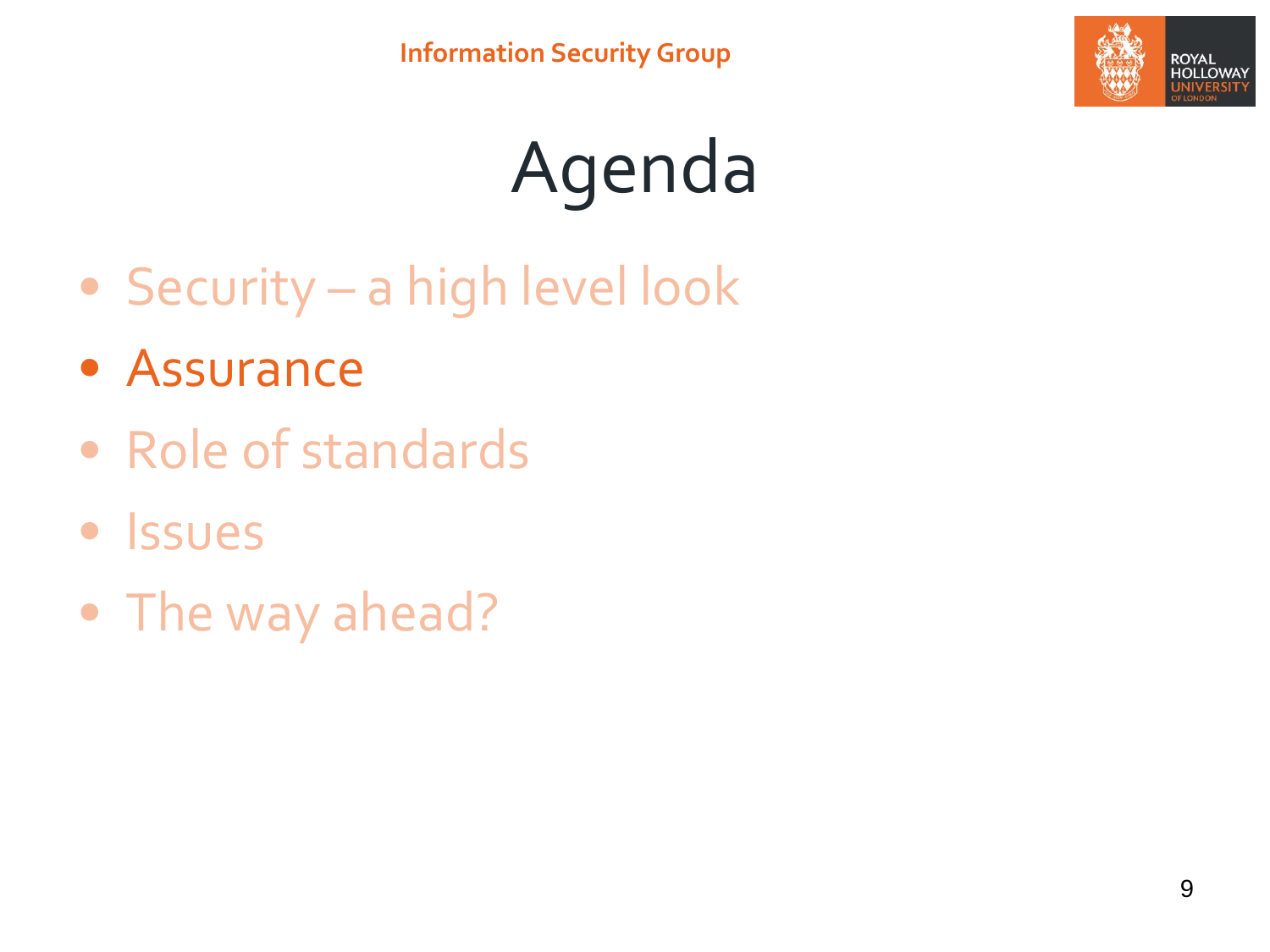

### Need for assurance

- As our reliance on mobile networks grows, the issue of *assurance* becomes ever more important.
- Operators need to have confidence that infrastructure equipment implements protocols correctly and does not have vulnerabilities.
- Errors/flaws in implementation threaten *availability*, a key plank of security.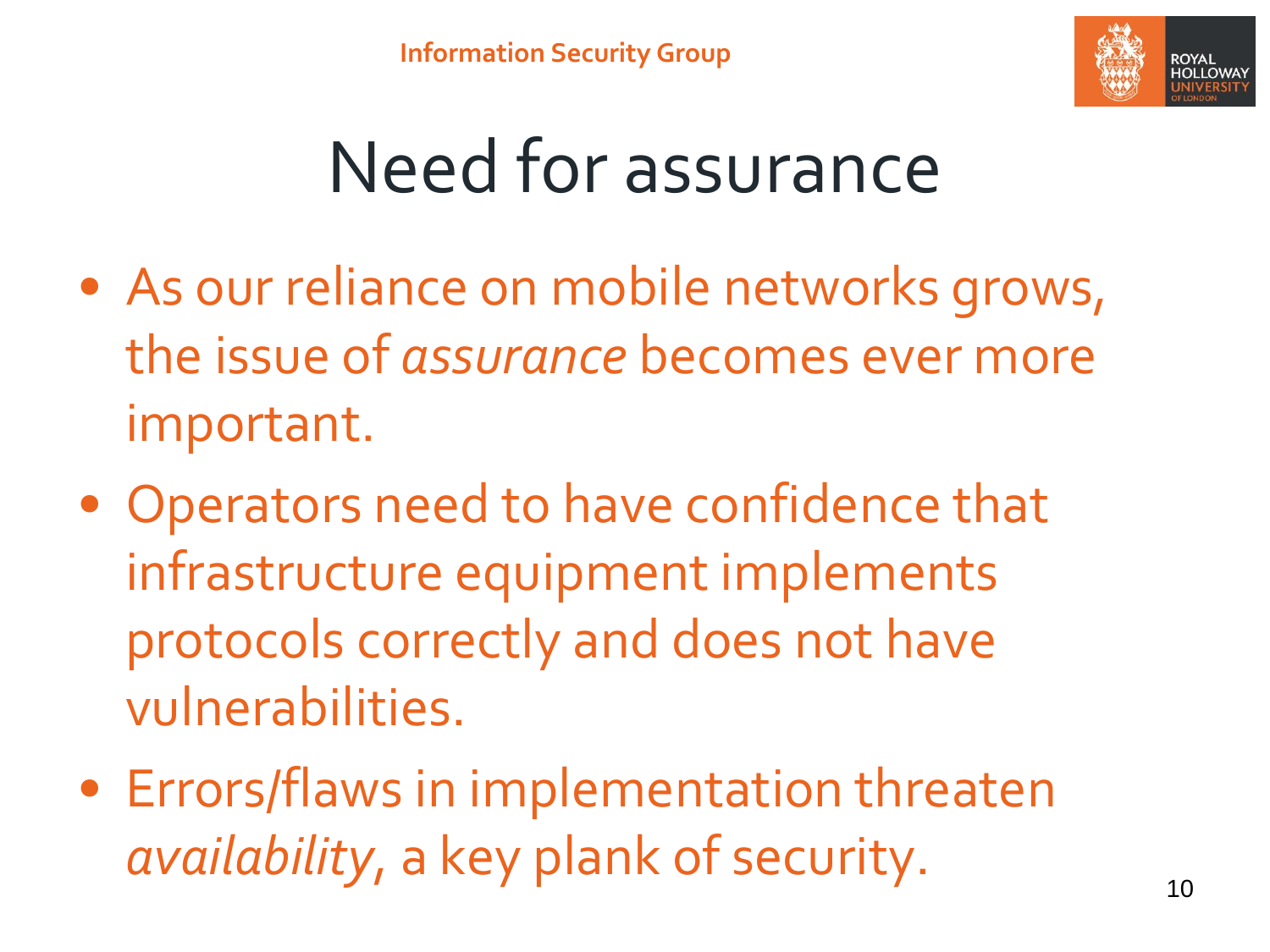

## Historical developments

- The IT industry has decades of experience in product and system security evaluations.
- From the Orange Book in the 1980s to today's common criteria evaluations, standardised proceesses exist to enable assurance to be gained in *IT* security products and systems (primarily for government customers).
- Evaluation of *ICT* products/systems is not in such a mature state.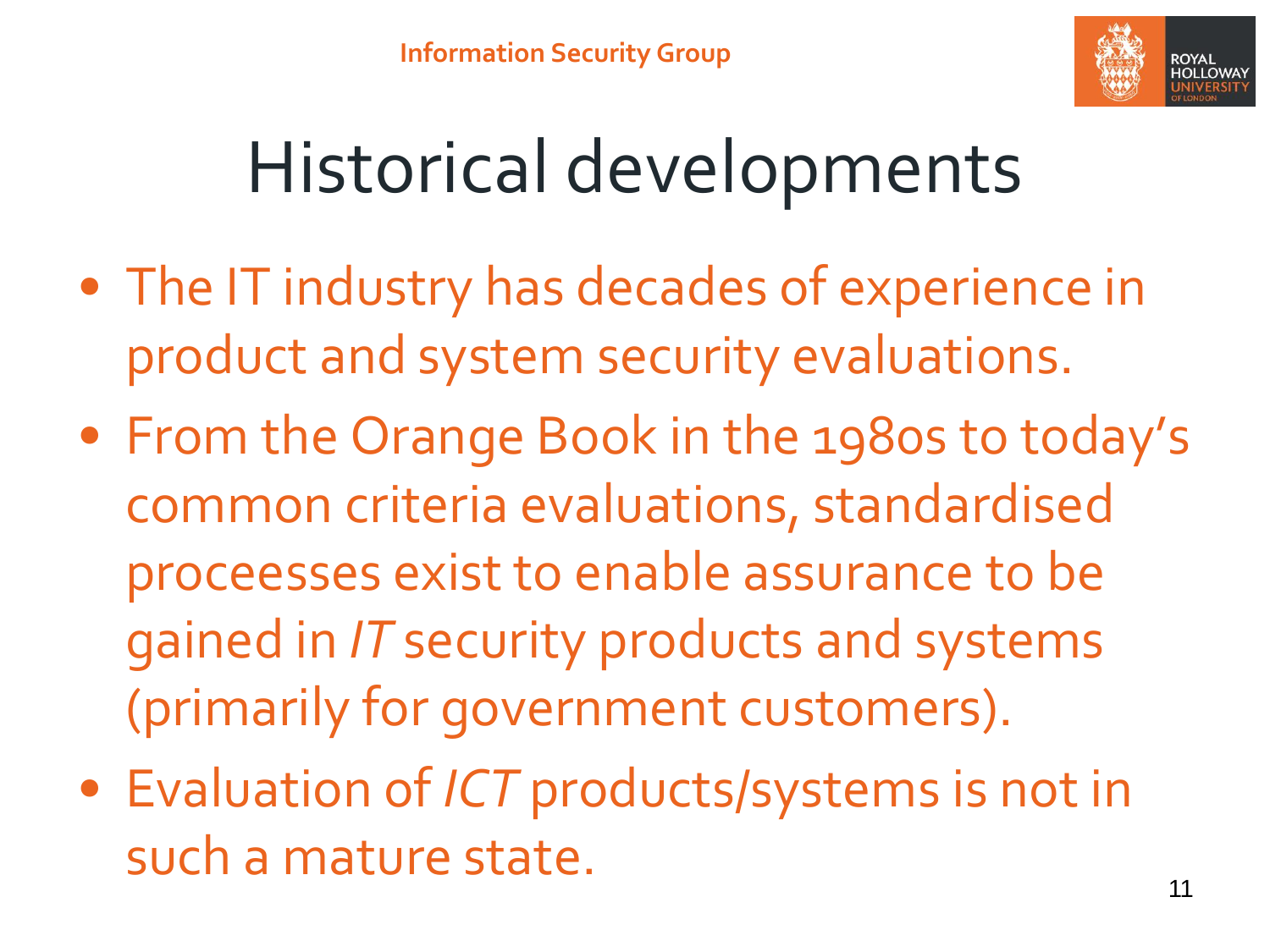

## Scalability issues

- Some current national approaches to evaluation/certification of mobile products, such as the HCSEC in the UK, are not universally applicable.
- Whilst such a national approach works for some markets, the costs are clearly non-trivial and the approach does not scale.
- A harmonised system is needed to avoid duplication of effort.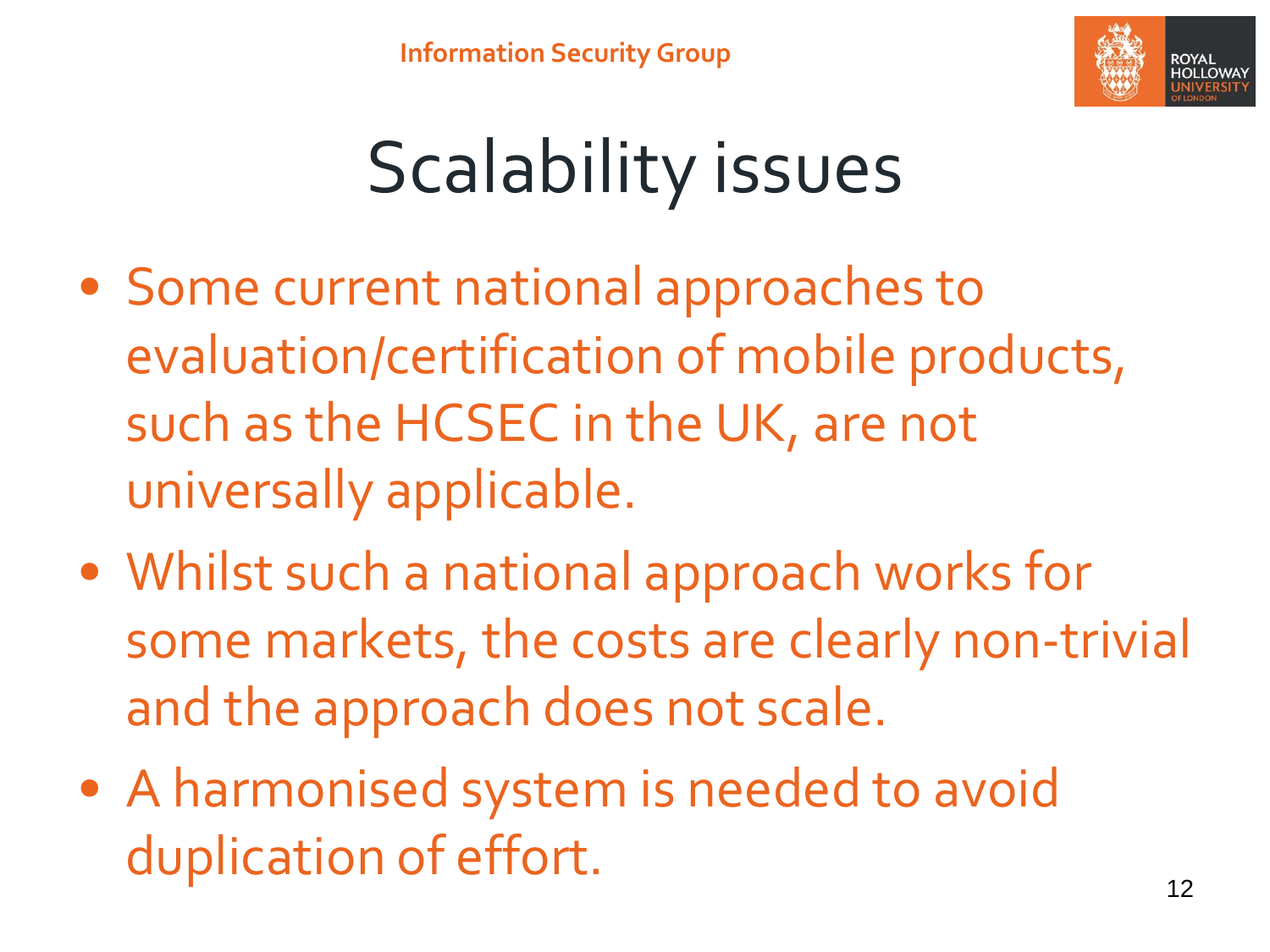

- Security a high level look
- Assurance
- Role of standards
- Issues
- The way ahead?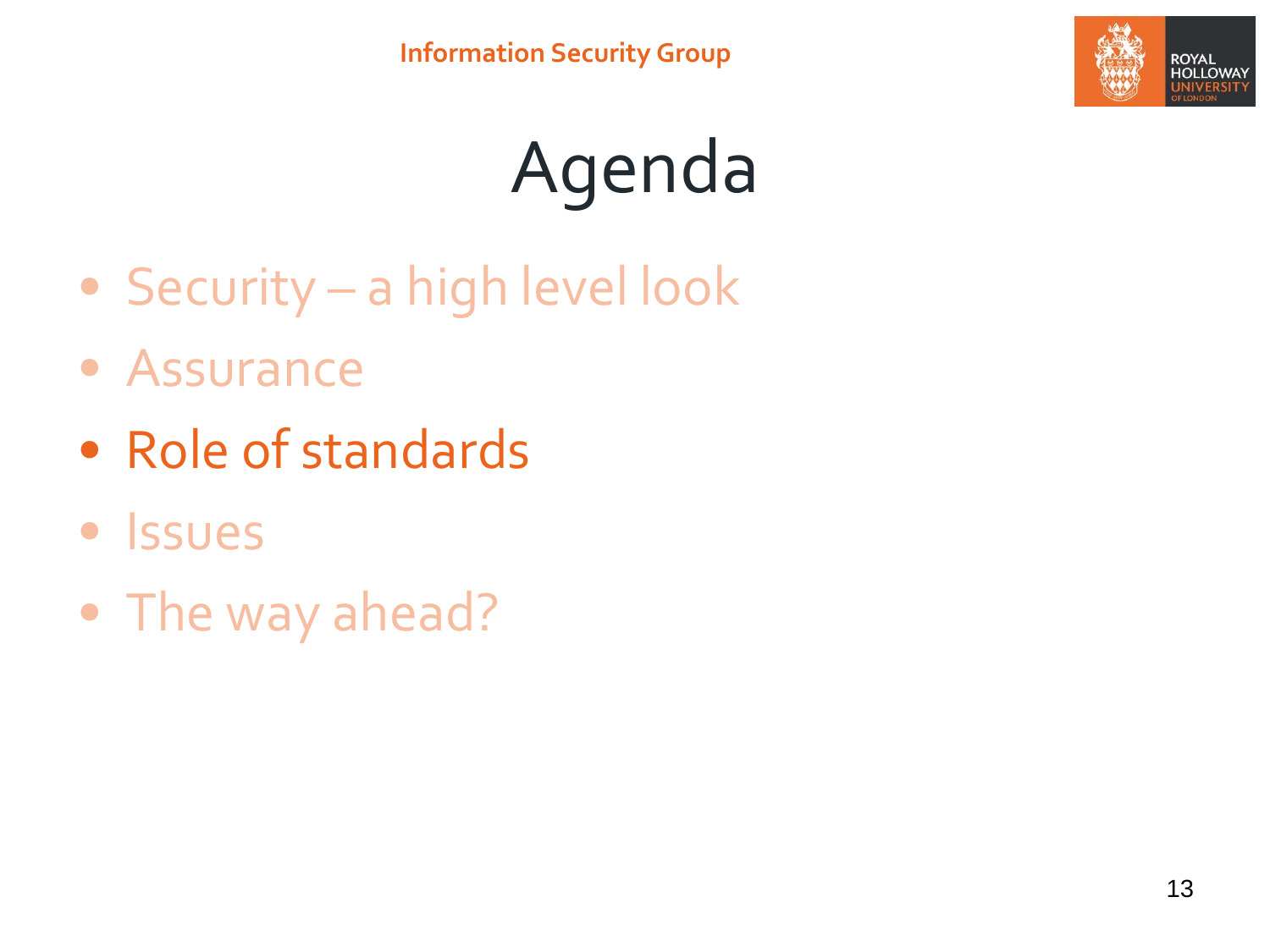

#### Common criteria

- The multipart international standard ISO/IEC 15408 describes how common criteria (CC) evaluations should be performed.
- CC evaluations are perfomed against protection profiles (PPs) , with the PP being specific to a type of product or system.
- Whilst the underlying ideas are key, CC evaluations are very expensive and timeconsuming and are likely too heavy for mobile 14telecommunications systems.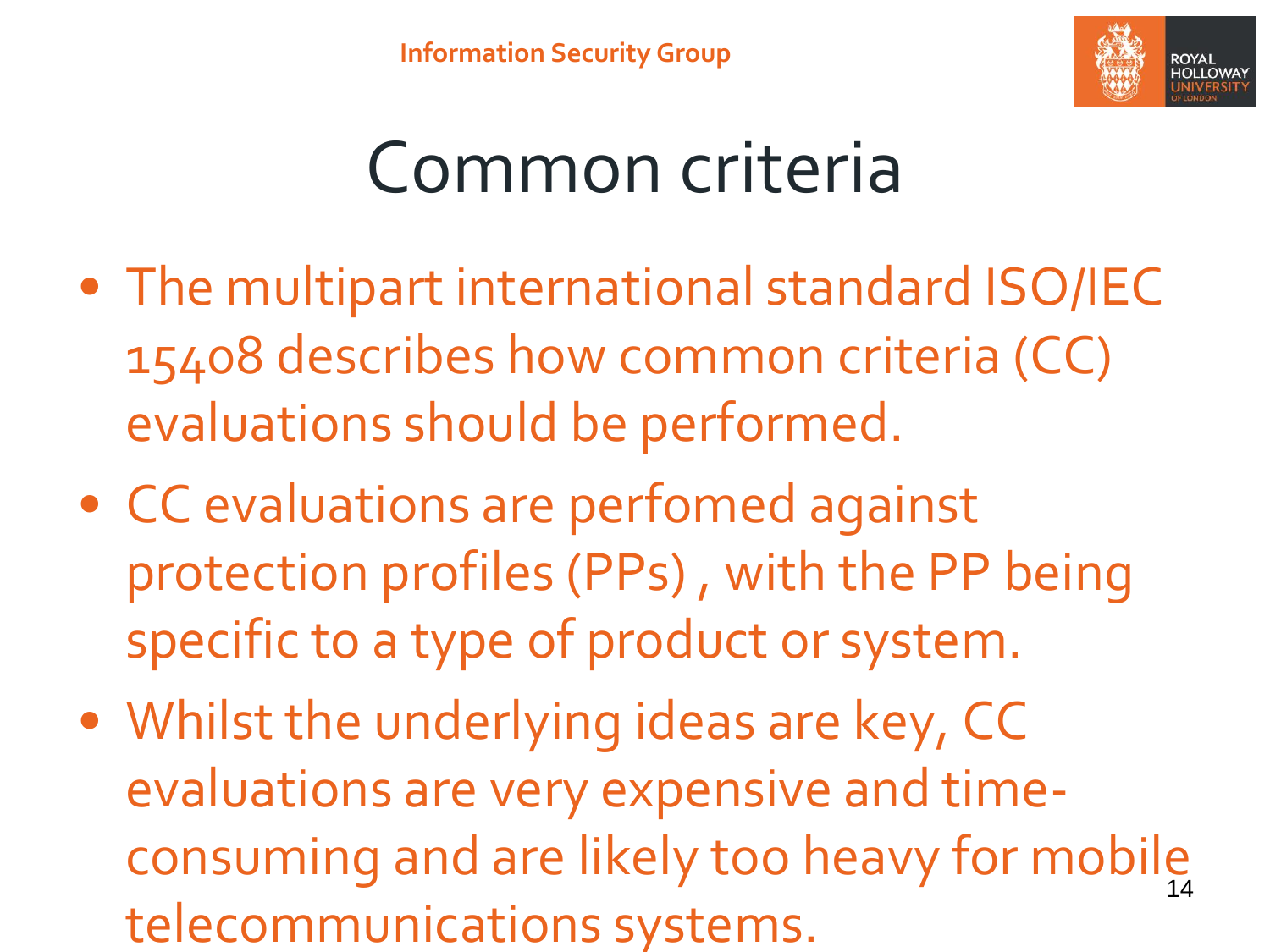

# 3GPP SECAM

- Within 3GPP, the *Security Assurance Methodology* (*SECAM*) has been developed as a framework for evaluating 5G products and systems.
- This methodology relies on product-specific *Security Assurance Specifications* (*SCASs*), analogous to PPs.
- A wide range of SCASs are being developed.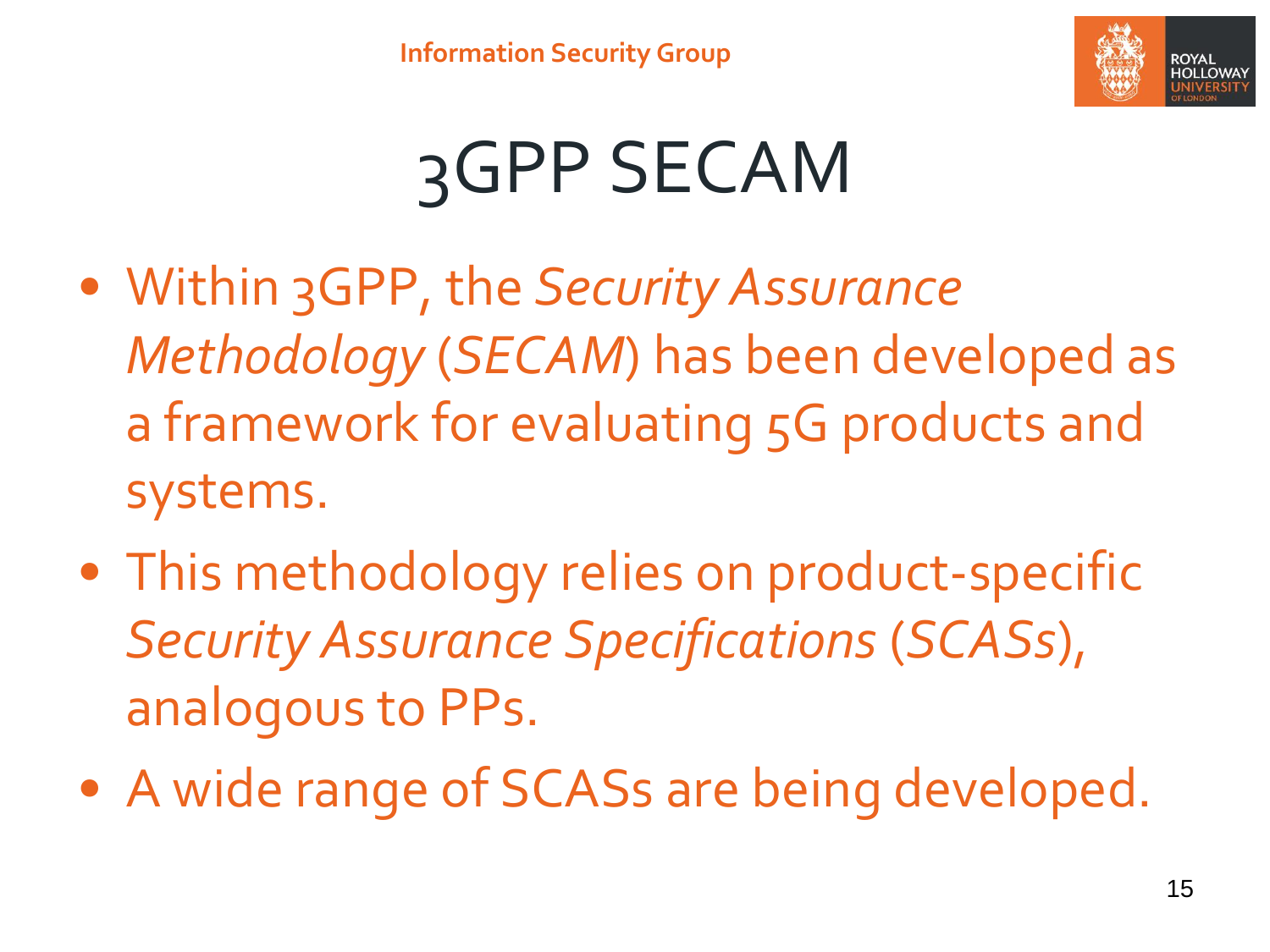

#### GSMA NESAS

- In parallel, GSMA has been developing its *Network Equipment Security Assurance Scheme* (*NESAS*).
- The scheme has been piloted, and is still being developed.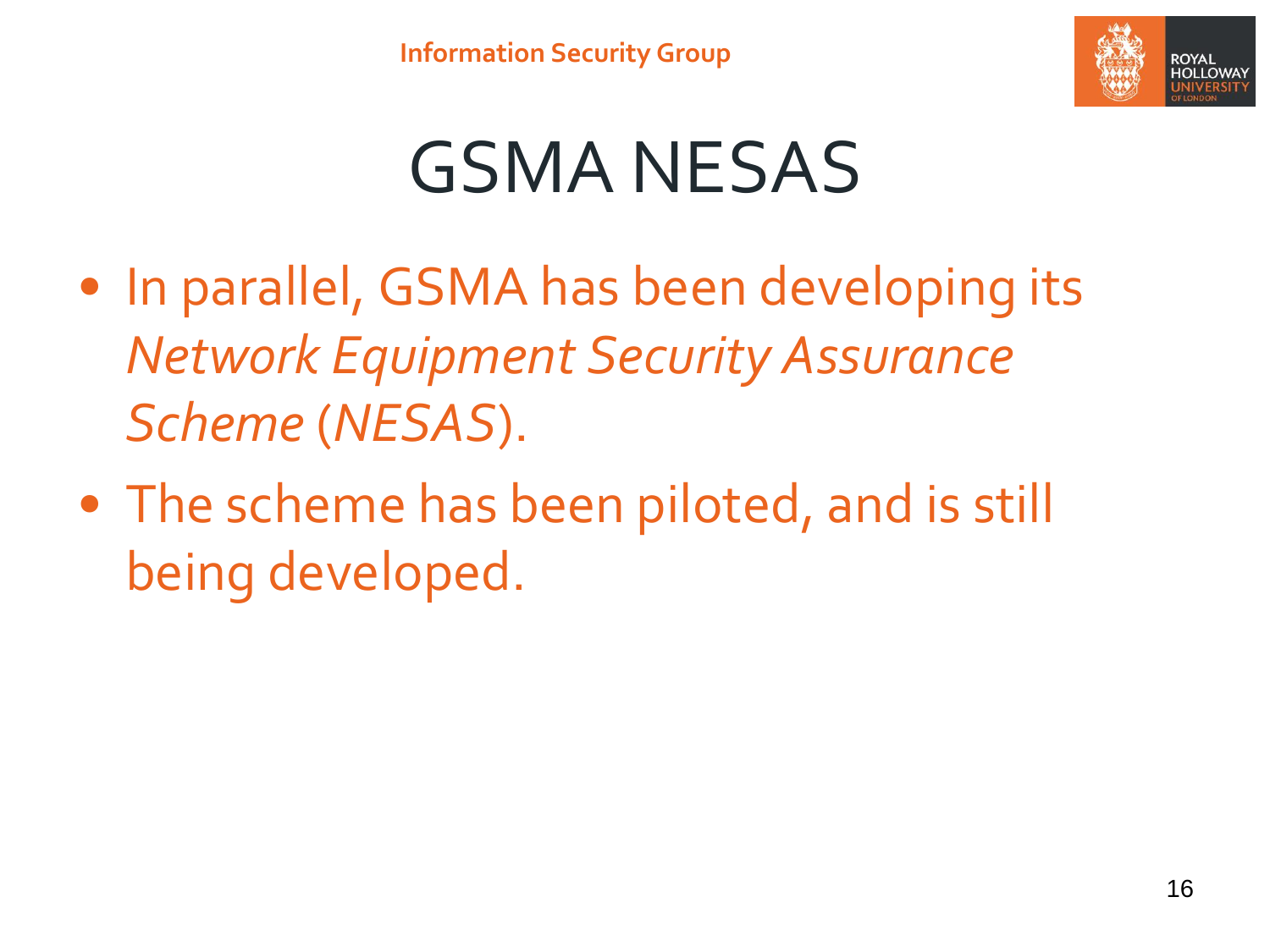

## Advantages of standards approach

- Once the standards are in place, they will enable equipment certifications whose basis and scope is internationally recognised.
- Individual countries might choose to accept these evaluations unchanged or could require 'supplementary' evaluations to address issues outside the scope of the evaluation schemes.
- In either case, this should lead to significant economies of scale for manufacturers and operators.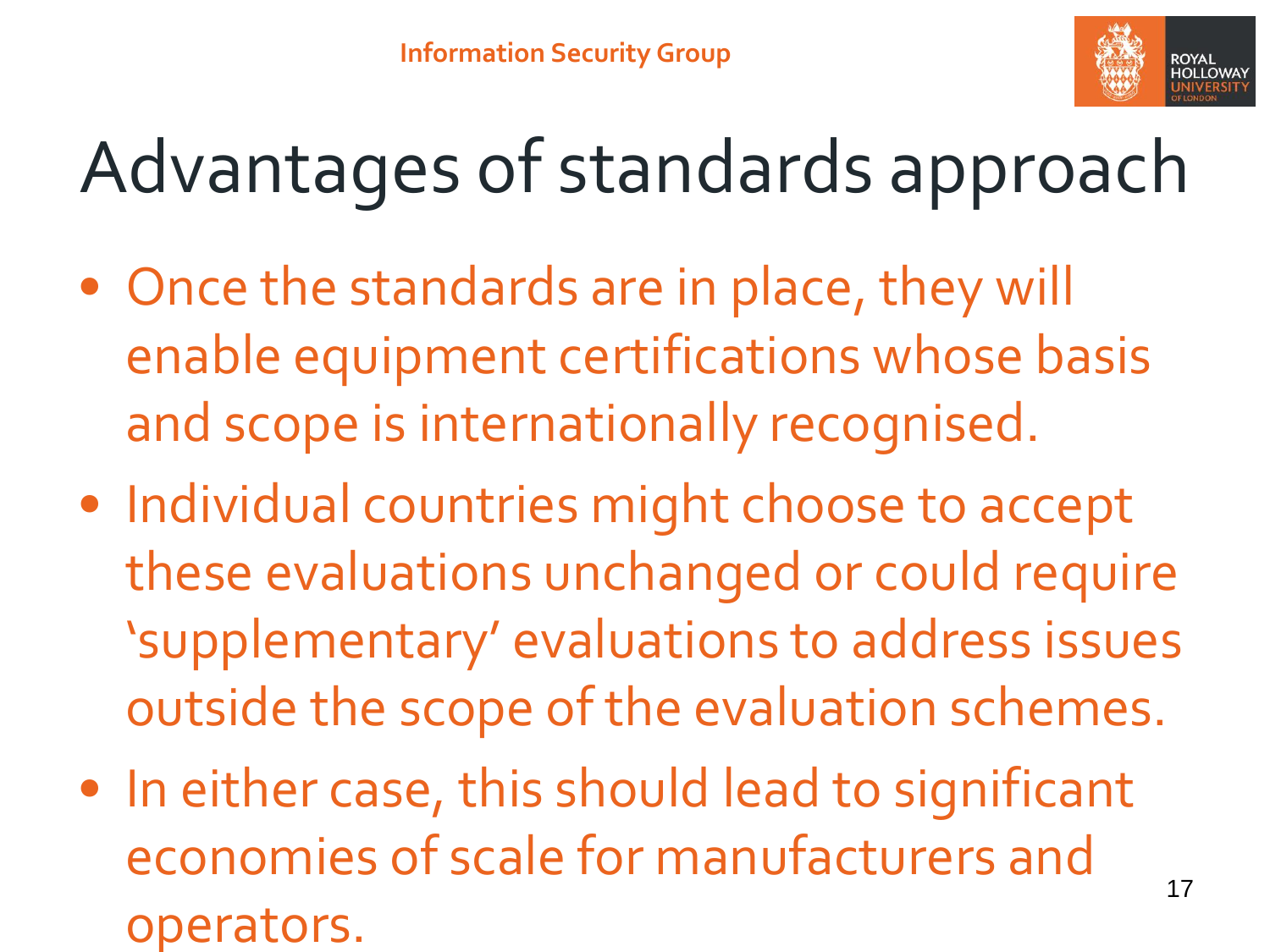

- Security a high level look
- Assurance
- Role of standards
- Issues
- The way ahead?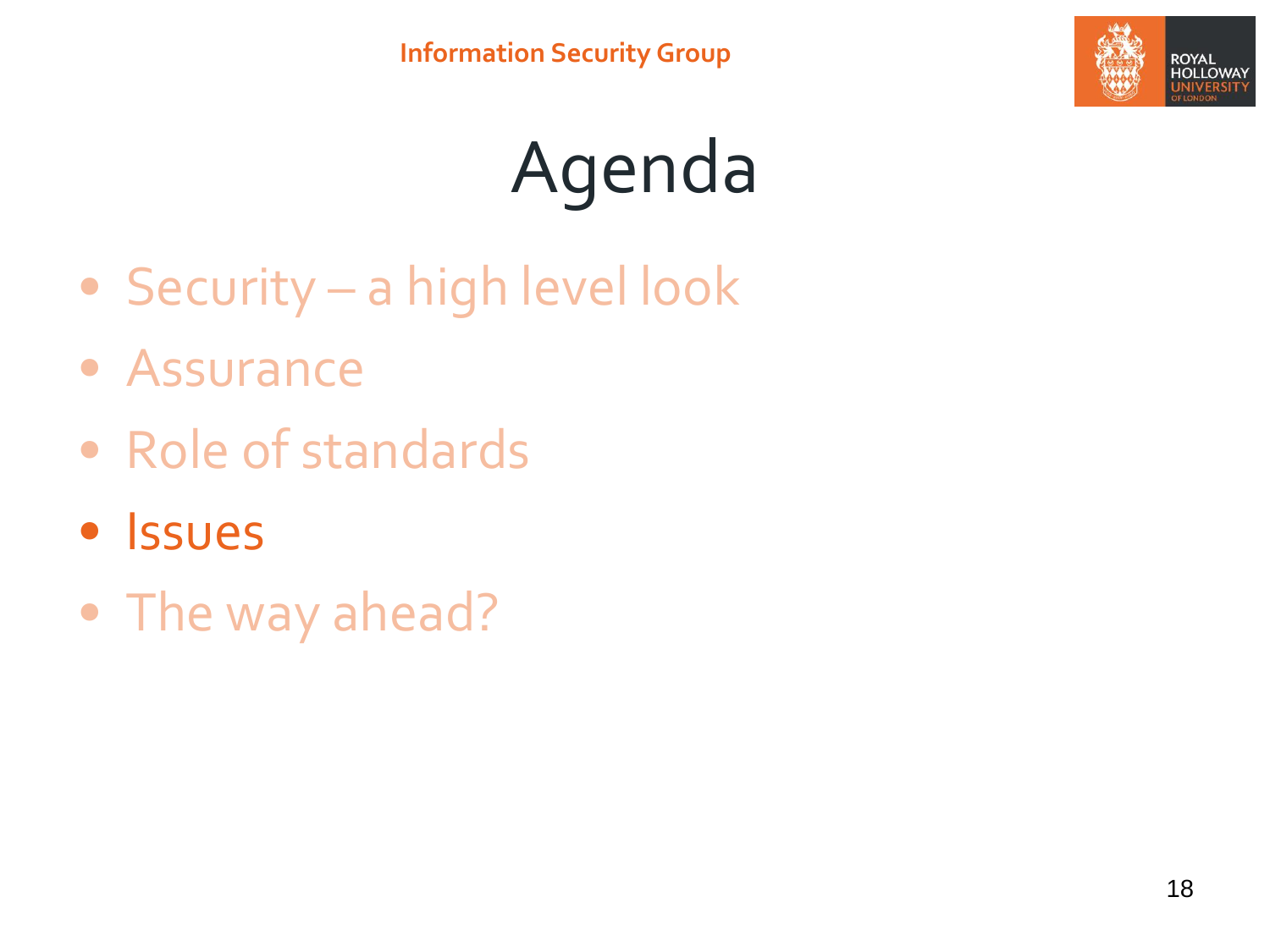

### Quantum computing – the threat

- 5G security, as defined in R15, relies on a mix of symmetric crypto (essentially the same as 4G) and asymmetric encryption.
- The current key lengths and choices of algorithm make quantum computing a genuine threat to 5G security.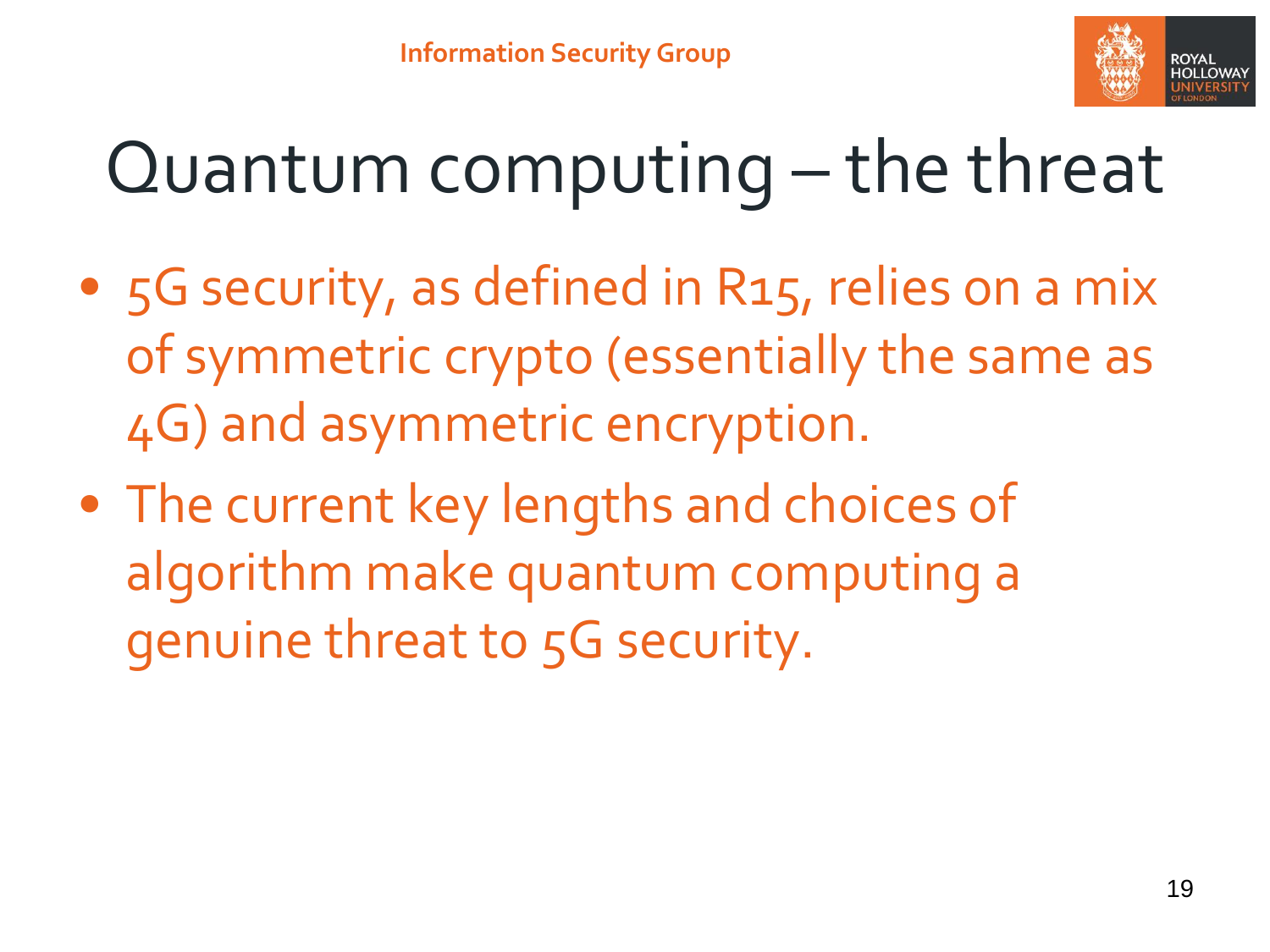

### Quantum computing – the reality

- However, large scale quantum computing is still years away (indeed, some question whether it will ever be a reality).
- Since the main threat is to mobile/network authentication and key establishment, there is time to replace currently used techniques .
- Advance planning is in place to enable evolution to post-quantum crypto.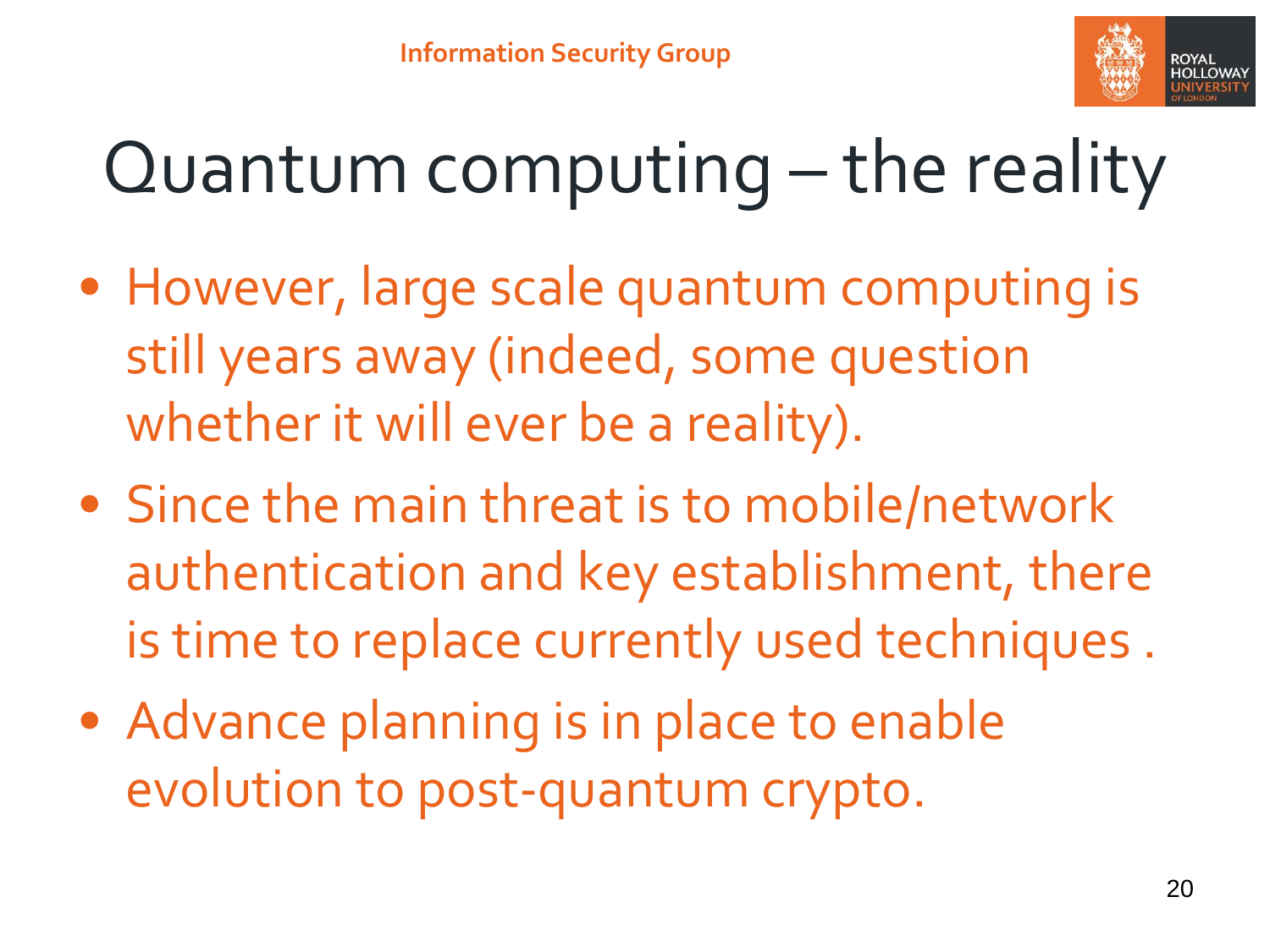

### Security as a cost

- Security is a cost for manufacturers and operators.
- The current 5G security features are present primarily to:
	- prevent fraudulent network use;
	- give assurance to users that their privacy is not impacted by use of a broadcast communications medium.
- The current features are present by default and do not offer operators the opportunity to charge or offer a 'high security' premium product.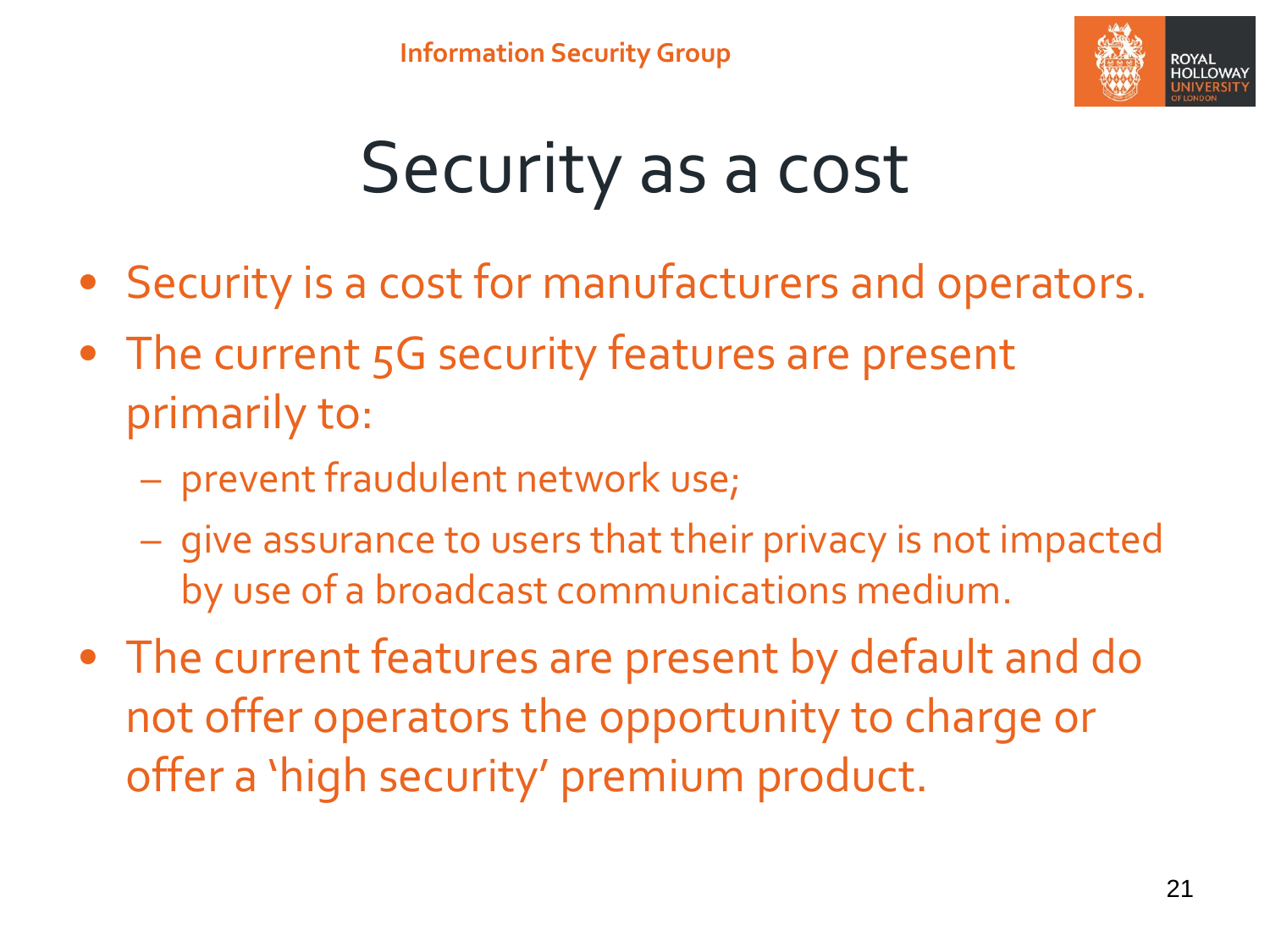

### Cost versus benefit

- As has always been the case, adding new security features will require careful cost/risk analysis.
- A good example of this is the fact that only in 5G have IMSI catchers been fully addressed.
- The (ever-decreasing) cost impact of implementing asymmetric crypto on mobile devices was finally deemed worth paying to address the IMSI catcher threat.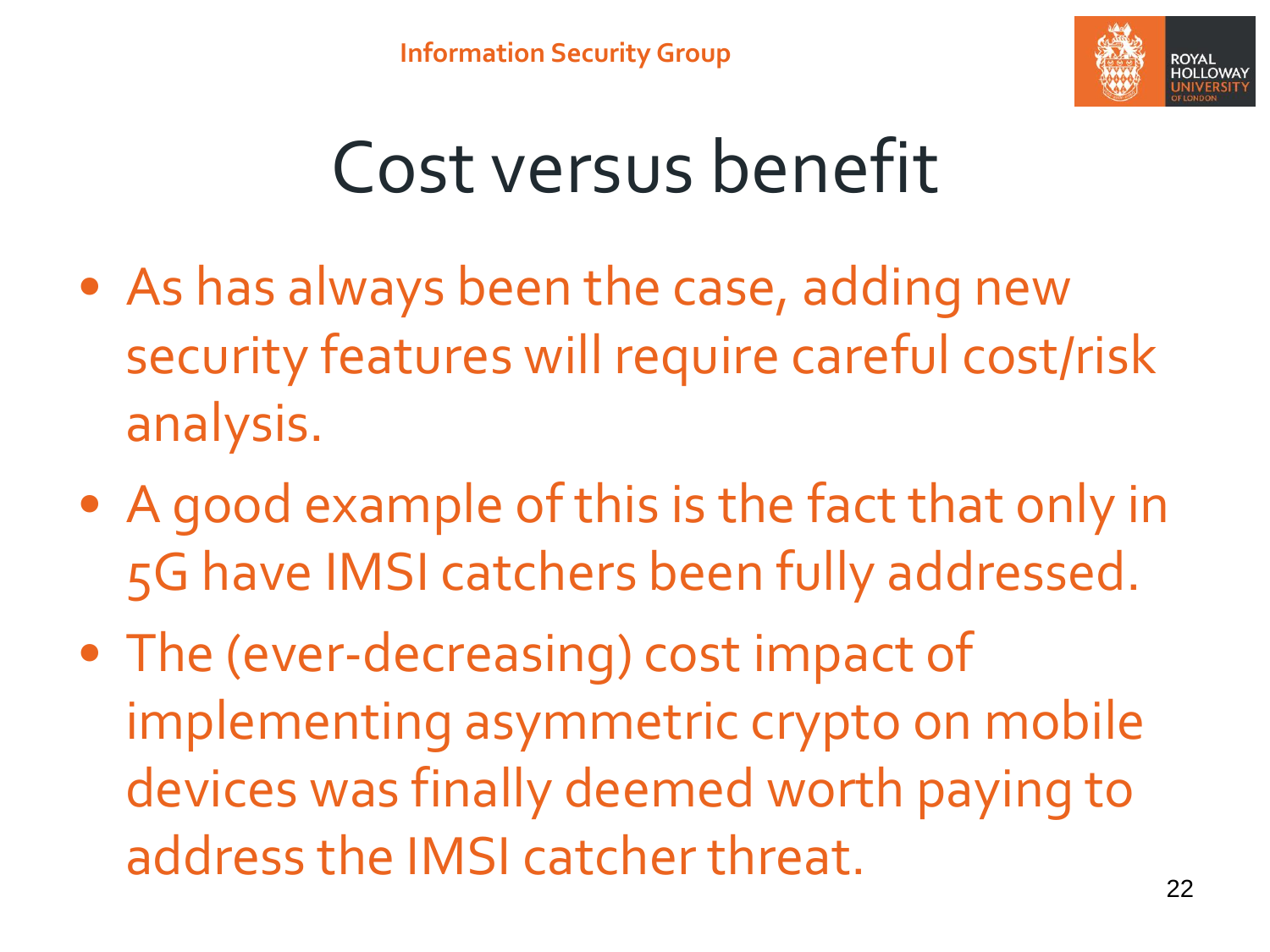

## New security features

- R16 and later versions of the standards will provide support growing numbers of vertical applications of 5G.
- This is likely to necessitate additional security features.
- Decisions will be made on a cost versus risk basis.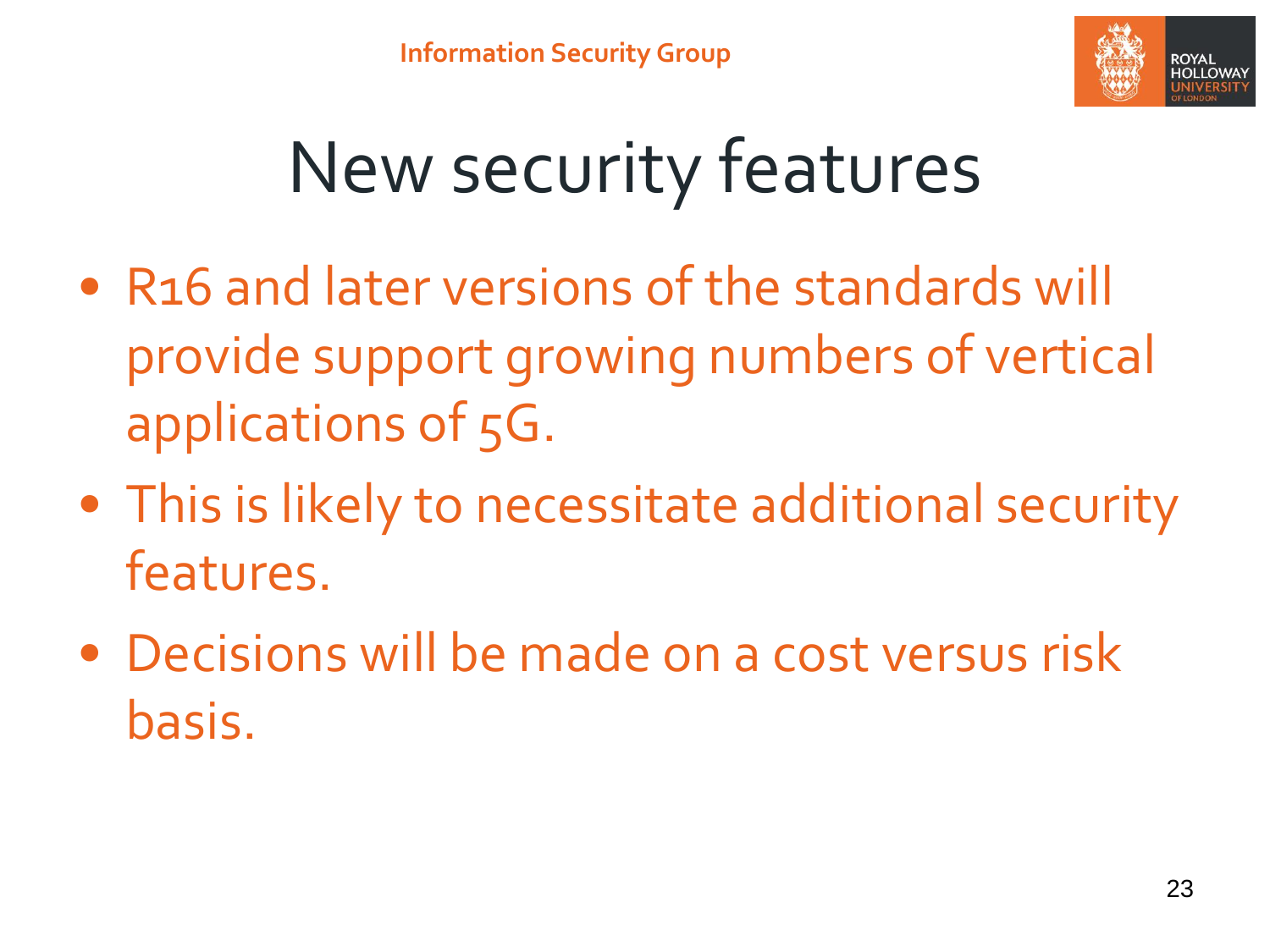

- Security a high level look
- Assurance
- Role of standards
- Issues
- The way ahead?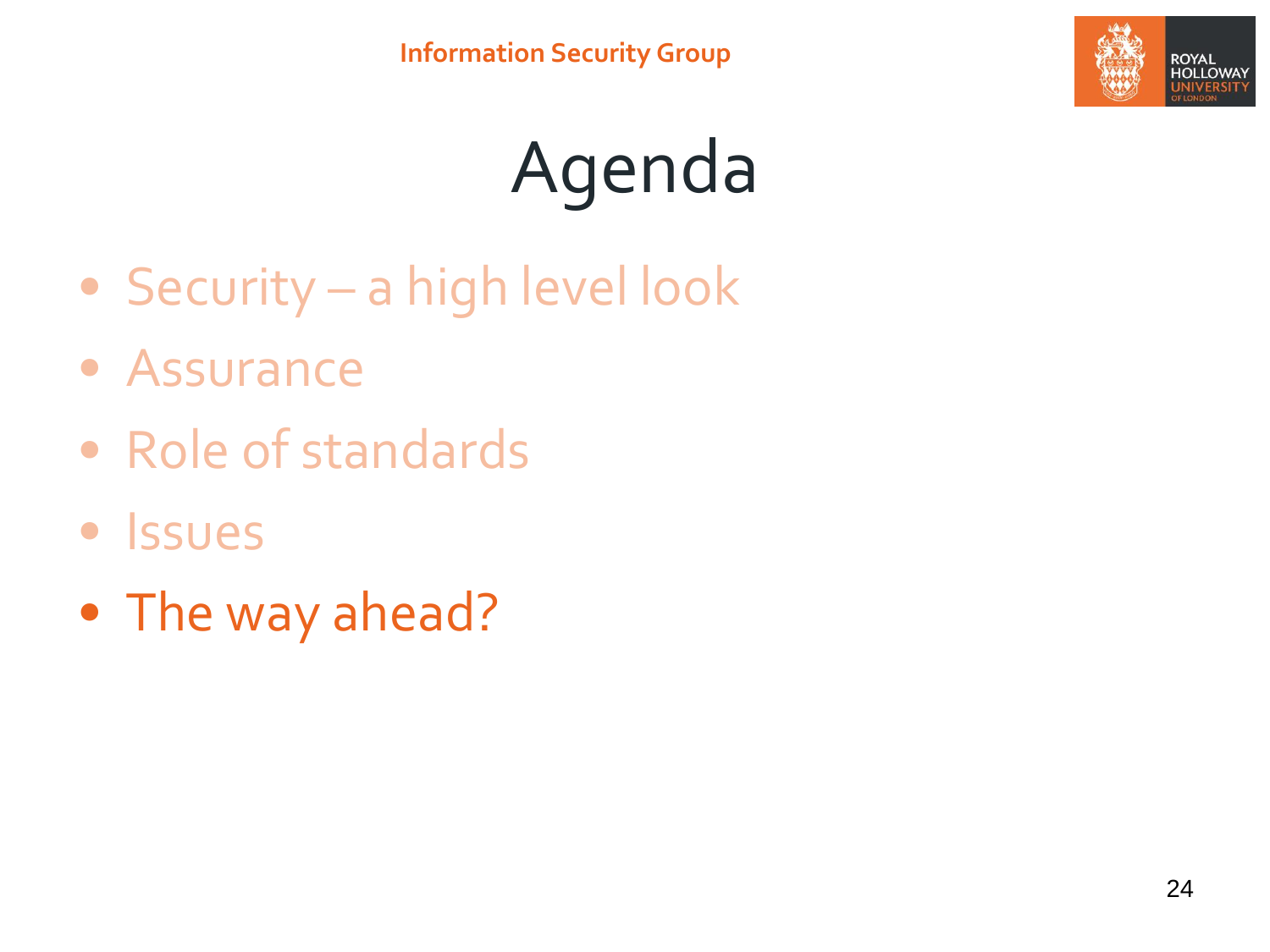

## Limits to security

- There is only so much that can be achieved by adding security features to 5G.
- End-to-end security is likely to be something requiring security at the application layer.
- There are limits also to the levels of availability possible for mobile networks, since coverage will never be 100%.
- We need to be realistic …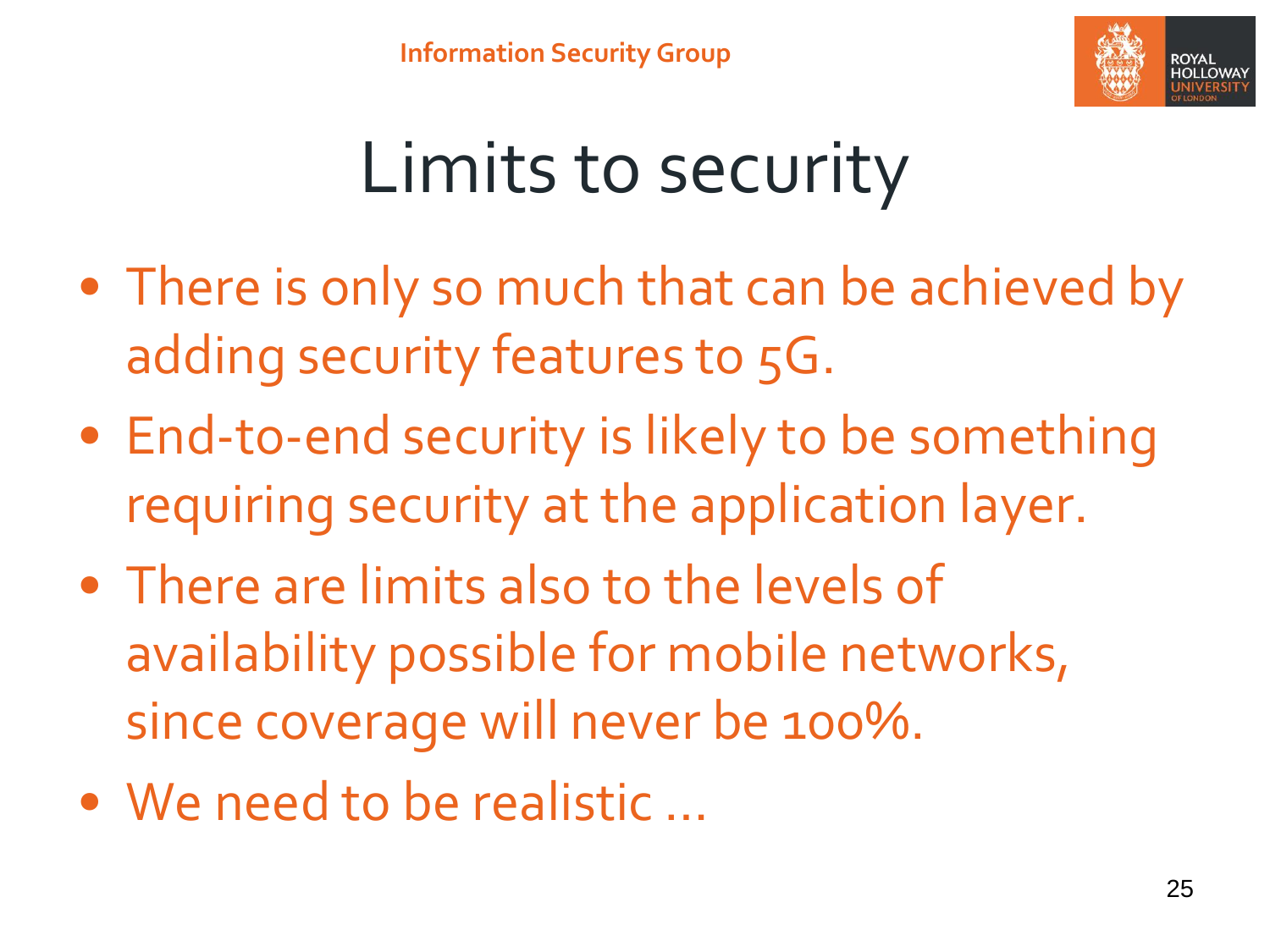

# A global approach to assurance

- The industry urgently needs agreement on a unified basis for product evaluation and certification.
- This should be provided by SECAM and/or NESAS.
- However, effort is needed to ensure the standards are delivered in a timely way.